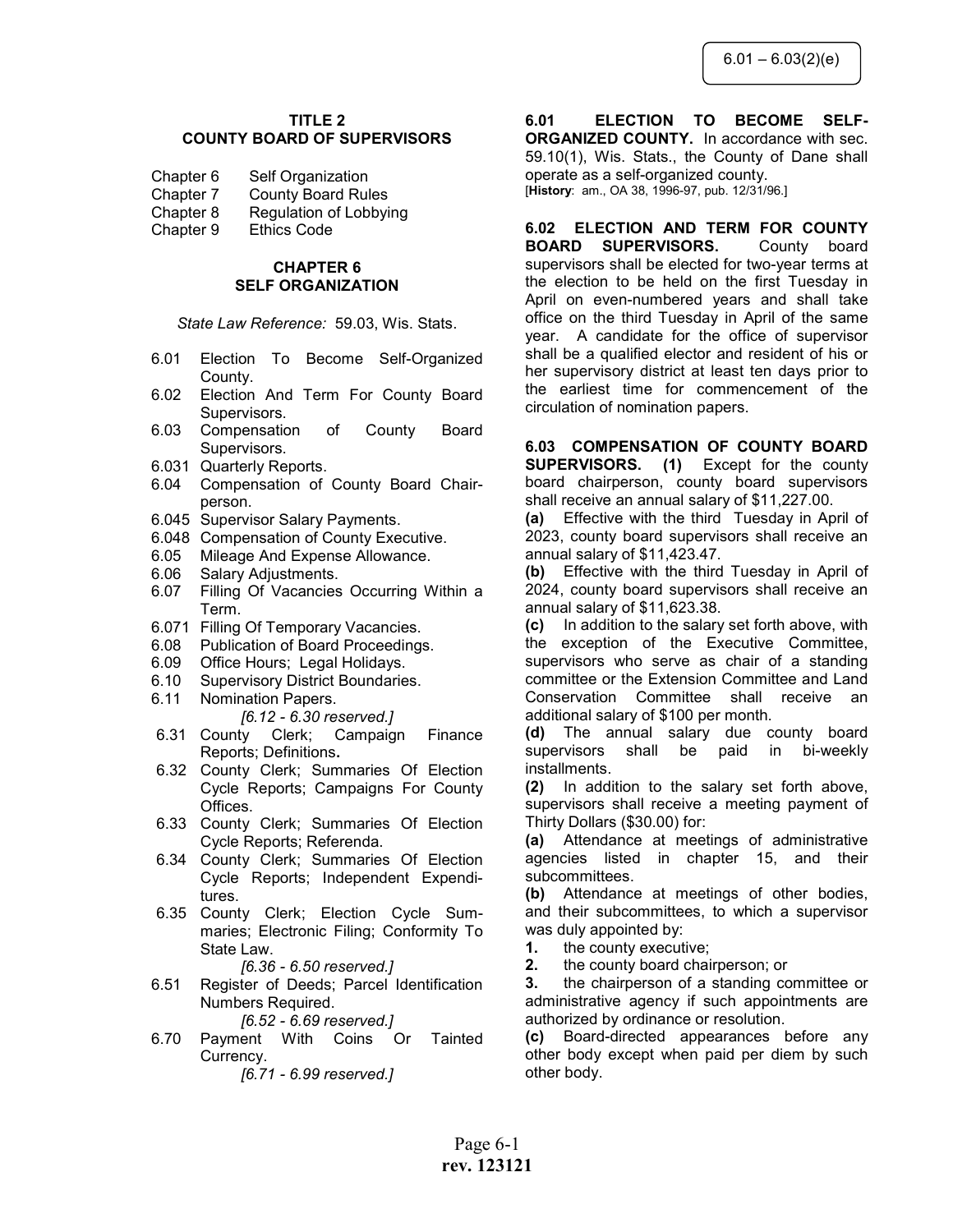(d) Attendance at conferences and conventions, when authorized by the county board chairperson.

(e) Attendance at meetings of steering committees of national and state organizations representing county interests, when the supervisor is a member of the steering committee and the county board chairperson has authorized attendance.

(f) In no event shall a supervisor be paid a meeting payment for attendance at a meeting of standing committees, other committees set forth in chapter 7, or subcommittees of either.

(3) The number of compensable meetings shall not exceed 60 in any one calendar year.

(4) The chairperson and supervisors shall be paid lodging, mileage and other expenses incurred for attending conferences and conventions, subject to the approval of the county board chairperson. Acting in light of budgetary considerations, the county board chairperson may condition his or her approval of attendance of conferences and conventions by allowing less than full payment of any or all items otherwise subject to reimbursement.

(5) Compensation shall not be paid for a second or subsequent meeting unless the first meeting of the day has a starting time which is at least two (2) hours before the starting time of the second meeting or subsequent meeting for which compensation is sought.

(a) No member of the county board may attend at county expense or be reimbursed for attendance at any conference or meeting held outside the State of Wisconsin:

1. After the last day for filing nomination papers for election to the county board if the member has not filed nomination papers by that date;

2. After the day of the spring primary if the member has not won nomination; or

3. After the day of the spring election if the member has not been elected to the county board for the succeeding term.

(b) The provisions of par. (a) shall not apply to a county board member who travels out of state for attendance at a meeting of an interstate or national body to which the member has been previously appointed.

(6) (a) No supervisor or member of an administrative agency may claim a meeting payment for doing subcommittee work for a committee or an administrative agency unless notice of the subcommittee meeting was posted in accordance with the Open Meetings Law, a record of the matters discussed at the subcommittee meeting has been placed on the record of the parent committee or administrative agency and a motion carries at a meeting of the parent committee or administrative agency directing the supervisor or member be paid for the subcommittee meeting.

(b) A supervisor or member of an administrative agency shall not file a claim for a meeting payment for consultations with staff or elected department heads unless the consultation is noticed as a subcommittee meeting in accordance with sub. (a) above.

(7) No meeting payments shall be made for any of the following activities:

(a) Private consultations with staff or elected officials;

(b) Attendance at ceremonial functions;

(c) Doing work on or related to a resolution or ordinance for which the supervisor is a sponsor;

(d) Working on constituent relations;

(e) Serving on a body which is not created by the county, unless the county has consented to reimburse county appointees by resolution or ordinance or unless s. 6.03(2)(b)1. or 2. applies;

(f) Attendance at any committee or any subcommittee, whether of a committee of the board or any administrative agency, unless the meeting was noticed in compliance with the Open Meetings Law, Subchapter IV of Chapter 19 of the Wisconsin Statutes.

(8) A supervisor claiming meeting payments or expenses, or both, shall submit a completed claim form to the county board office before payment is made. The county board office is hereby authorized to return to any claimant any incomplete, inaccurate or illegible claim and no meeting payments or expenses shall be paid until the claim is completed according to the requirements of the claim form.

(9) Notwithstanding anything to the contrary herein, no claim shall be paid without personnel & finance committee approval if submitted more than 45 days after the month in which the expense was incurred.

[History: am., OA 10, adopted 10/17/85; am., OA 7, 1987-88, pub. 11/30/87; (2) and (4) am., and (7), (8), (9) and (10) cr., OA 14, 1988-89, pub. 04/21/89; (8)(e) am., OA 7, 1989-90, pub. 07/18/89; (5)(a) and (b) cr., OA 37, 1995-96, pub. 10/02/96; am., Sub. 2 to OA 28, 1996-97, pub. 11/25/96, eff. 04/21/98; (1) and (8) am., Sub. 2 to OA 14, 2001-02, pub. 11/28/01; (1) am., OA 39, 2007-08, pub. 11/30/07; (1) am., Sub. 1 to 2016 OA-52, pub. 12/15/16; (1) am., 2019 OA-23, pub. 11/25/19; (1) am., 2021 OA-57, pub. 12/3/21.]

6.031 QUARTERLY REPORTS. Each committee shall report quarterly to the county board chair on authorizations under 6.03(2)(c). [History: cr., OA 35, 1986-87, pub. 02/16/87; am., OA 7, 1987-88, pub. 11/30/87.]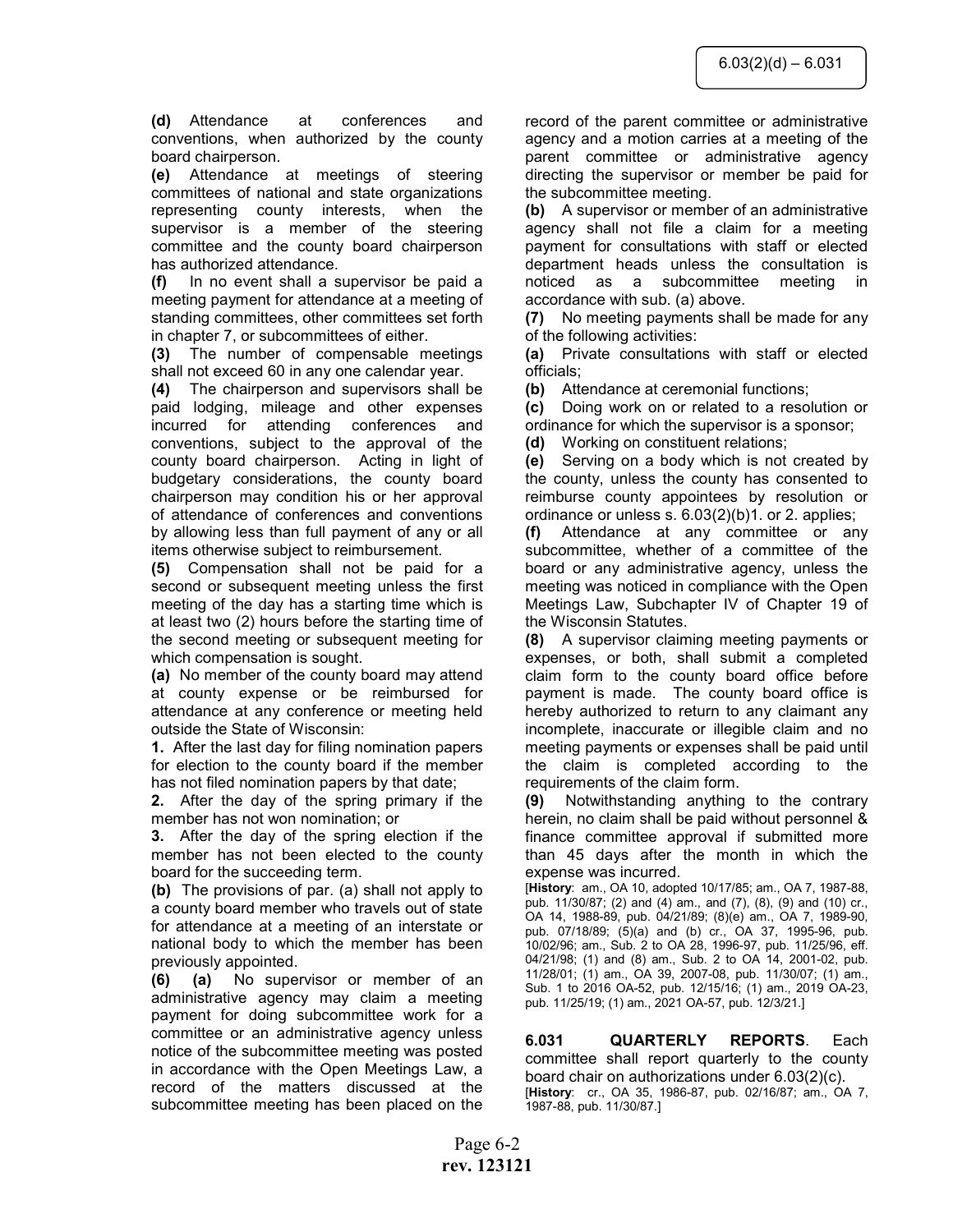6.04 COMPENSATION OF COUNTY BOARD CHAIRPERSON. (1) In lieu of any and all compensation of the types provided for in sec. 6.03, the chairperson shall receive as total compensation an annual salary of \$53,045.00.

(a) Effective with the third Tuesday in April of 2023, the county board chairperson shall receive an annual salary of \$53,973.29.

(b) Effective with the third Tuesday in April of 2024, the county board chairperson shall receive an annual salary of \$54,017.82.

(c) The annual salary due the county board chairperson shall be paid in bi-weekly installments.

(2) A month, for purposes of this section, shall cover the period from the third Tuesday of one month to the third Tuesday of the following month.

(3) A chairperson who leaves office during a two-year board term, other than one who leaves in the month of April of an election year, shall have his or her salary pro-rated for the month in which he or she leaves office, and his or her replacement shall have his or her salary prorated for the month in which he or she assumes office.

(4) The office of county board chairperson is declared to be a part-time office and the incumbent thereof shall be entitled to such employment benefits as are afforded other county officers.

[History: am., OA 10, adopted 10/17/85; am., Sub. 1 to OA 29, 1996-97, pub. 11/25/96, eff. 04/21/98; (1) am. and (4) cr., OA 13, 2001-02, pub. 11/28/01, eff. w/co. bd. year comm. 04/16/02; (1) am., OA 39, 2007-08, pub. 11/30/07; (1) am., Sub. 1 to OA 31, 2011-12, pub. 11/23/11, NON-CODE PROVISION: The effective date of this amendment shall be April 19, 2012; (1) am., Sub. 1 to 2016 OA-52, pub. 12/15/16; (1) am., 2019 OA-23, pub. 11/25/19; (1) am., 2021 OA-57, pub. 12/3/21.]

[History: 6.045 cr., Sub. 2 to OA 28, 1996-97, pub. 11/25/96; Rescinded 2019 OA-23, pub. 11/25/19.]

6.048 COMPENSATION OF COUNTY EXECUTIVE. (1) Effective with the third Tuesday in April of 2016, the county executive shall be paid an annual salary of \$134,218.79.

(a) Effective with the third Tuesday in April of 2021 the county executive shall be paid an annual salary of \$135,560.

(b) Effective with the third Tuesday in April of 2022, the county executive shall be paid an annual salary of \$138,271.

(c) Effective with the third Tuesday in April of 2023, the county executive shall be paid an annual salary of \$142,420.

(d) Effective with the third Tuesday in April of 2024, the county executive shall be paid an annual salary of \$146,692.

(2) The county executive's salary shall be paid in biweekly installments of as nearly equal amount as possible.

[History: cr., Sub. 1 to OA 30, 1996-97, pub. 11/25/96; (1) am., OA 23, 2000-01, pub. 12/26/00; (1) am., OA 20, 2004- 05, pub. 11/30/04; (1) am., OA 26, 2008-09, pub. 12/10/08; (1) am., OA 31, 2012-13, pub. 11/26/12; (1) am., 2020 OA-18, pub. 10/29/20.]

6.05 MILEAGE AND EXPENSE ALLOW-ANCE. The members and chairperson of the county board shall be reimbursed the reasonable and necessary expenses and mileage incurred in the performance of their duties. The rate of mileage shall be equal to that paid county officials and employees.

6.06 SALARY ADJUSTMENTS. No change in the amount or method of compensation paid to members or the chairperson of the county board shall take effect during an existing term of office.

6.07 FILLING OF VACANCIES OCCURRING WITHIN A TERM. (1) Any vacancy in the office of county supervisor occurring between the commencement of a term and December 31 of an even numbered year shall be filled by a temporary appointment by the county board chairperson within one month of the vacancy subject to confirmation by the county board. A person so appointed shall serve until his or her successor is elected and qualified at a special election to be held concurrently with succeeding spring election.

(2) Any vacancy in the office of county supervisor occurring after December 31 of an even numbered year and before July 31 of an odd-numbered year shall be filled as promptly as possible by a special election.

(3) Any vacancy in the office of county supervisor occurring after July 30 of an oddnumbered year shall be filled by temporary appointment by the county board chairperson within one month, subject to confirmation by the county board. A person so appointed shall serve the remainder of the expired term.

(4) Any person interested in being appointed to a vacant office under sub. (1) or (3) shall submit nomination papers signed by at least 25 electors residing in the supervisory district in which the vacancy occurs. The signatures on the nomination papers may only be solicited by the person seeking the appointment. Prior to such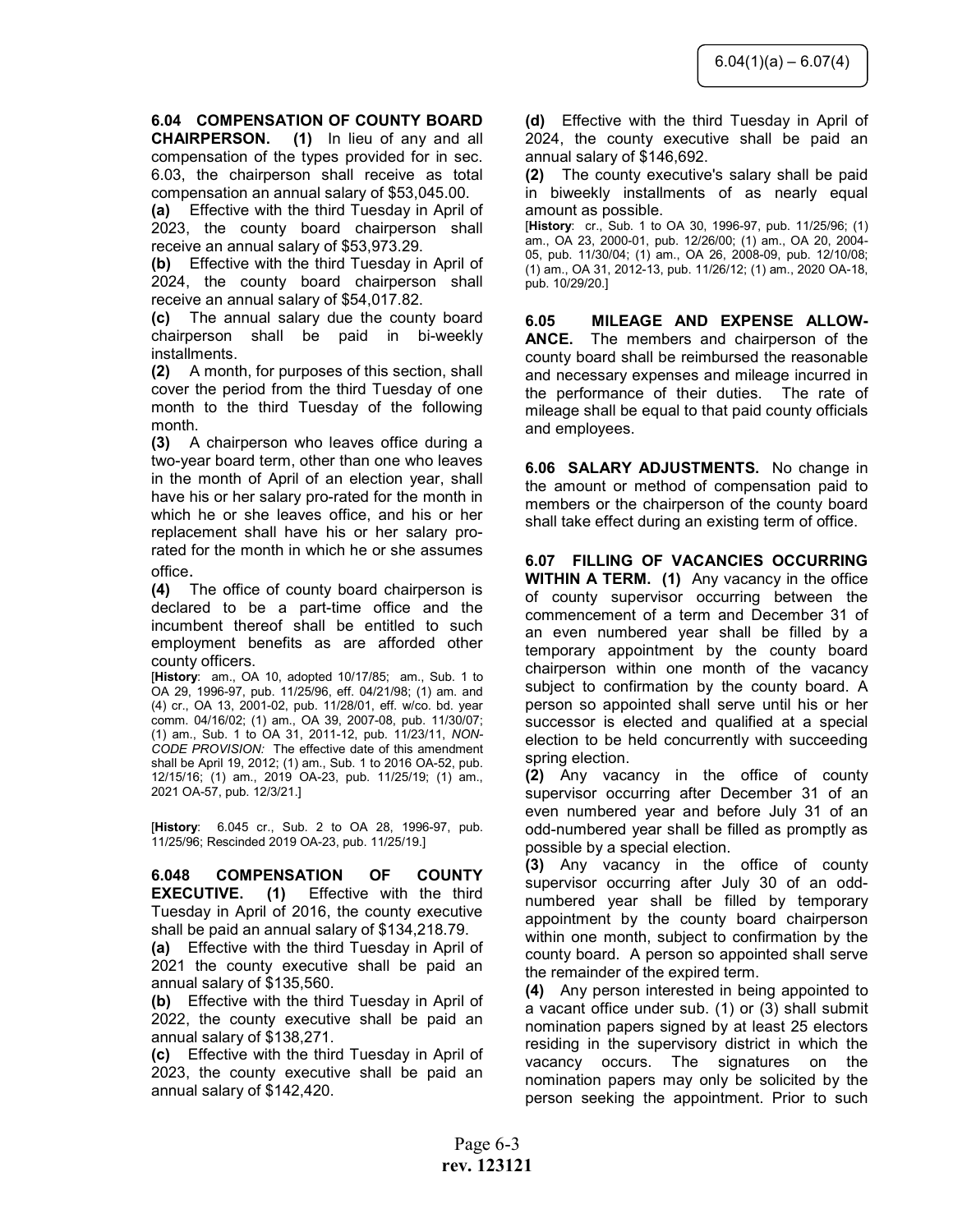appointment, the county clerk shall publicly announce a two-week solicitation period for submission of nomination papers and the declaration of candidacy from interested residents of the district. After the close of the application period, a public hearing shall be held in the supervisory district in which the vacancy occurs, and persons interested in being appointed shall attend. The chairperson shall not offer or promise appointment prior to the public hearing. A person so appointed and confirmed shall hold office until a successor is elected and qualified at the next regular election.

[History: am., Sub. 2 to OA 31, 2003-04, pub. 08/18/04; 6.07 am., 2018 OA-5, pub. 06/28/18.]

## 6.071 FILLING OF TEMPORARY VACANCIES.

(1) During Election Recount. If a temporary vacancy occurs in the office of county supervisor as a result of expiration of the term of an incumbent and a successor has not been determined due to the pendency of a recount or an appeal from a recount determination, the

temporary vacancy shall be filled by the candidate receiving the most votes as determined by the county canvass. The temporary appointee shall serve until a successor qualifies.

(2) During Special Election. If only one candidate qualifies for the ballot in a special election called pursuant to s. 6.07(1), the county board chairperson may, subject to confirmation by the county board, appoint the candidate to the temporary vacancy until a successor is elected and qualified at the special election.

(3) Vacancy Resulting from Postponement of Election. If a temporary vacancy occurs in the office of county supervisor as a result of expiration of the term of an incumbent because of the postponement of an election, the temporary vacancy shall be filled by the incumbent until a successor is elected and qualified.

[History: cr., OA 2, 2004-05, pub. 08/02/04; (1) am. and (2) cr., OA 36, 2012-13, pub. 01/12/13; (3) cr., 2019 OA-42, pub. 04/10/20.]

6.08 PUBLICATION OF BOARD PRO-CEEDINGS. (1) The county board of supervisors, at its annual meeting, shall direct the county clerk to invite proposals from the newspapers published daily in the county, for the publication and printing of the proceedings of the board and all other notices or advertisements as shall be authorized or

required to be published or printed by the board and all officers, boards and departments of the county, during the next ensuing year, which publications and advertising may be divided and classified if the board shall so order.

(2) Such proposals shall name a price per standard line, or shall name a price per standard line per thousand of average daily circulation in the county for the period of 6 months next preceding the date of such proposals as shown by the affidavit of an authorized officer or agent of such proponent, or shall name a price for such advertising space as may be required or ordered by the board at any time during the year for which awards are made or, at the option of the proponent, shall include any and all of such separate proposals as aforesaid.

(3) The board may, by resolution, suspend the publication of proceedings in newspapers and provide for the printing thereof in pamphlet form until the further action of the board in relation thereto. Separate bids may be called for if so ordered by the board, from printers in the county, for the printing of the proceedings of the county board in pamphlet form in such quantities as shall be determined by the board.

(4) Each bid shall be accompanied by a certificate of the county treasurer that the bidder had deposited with him or her a United States bond, corporate surety bond or certified check in the sum of \$500, or cash deposit of a like amount, conditioned that said bidder will, if successful, enter into a contract as provided in the resolution of the board or invitation for such bids. The county clerk shall, on the date named in said invitation for bids, in the presence of the judiciary and legislative committee, open all such proposals and enter upon his or her minutes a record thereof, all of which shall be reported to the board at its next meeting, together with the recommendations of the committee. The board shall thereupon consider such proposals and by its resolution designate and award such advertising and printing to the lowest bidder or to the lower bidder based upon a rate per thousand of average daily circulation in such county, or the board may award such publication and printing to the lowest bidder and also to the lowest bidder per thousand of average daily circulation as aforesaid, or the board may award any division or classification of such publication and printing made under the provisions hereof, to the lowest bidder and award the remaining division or divisions, or classification, to the lowest bidder per thousand of circulation aforesaid. If the board elects to print its proceedings in pamphlet form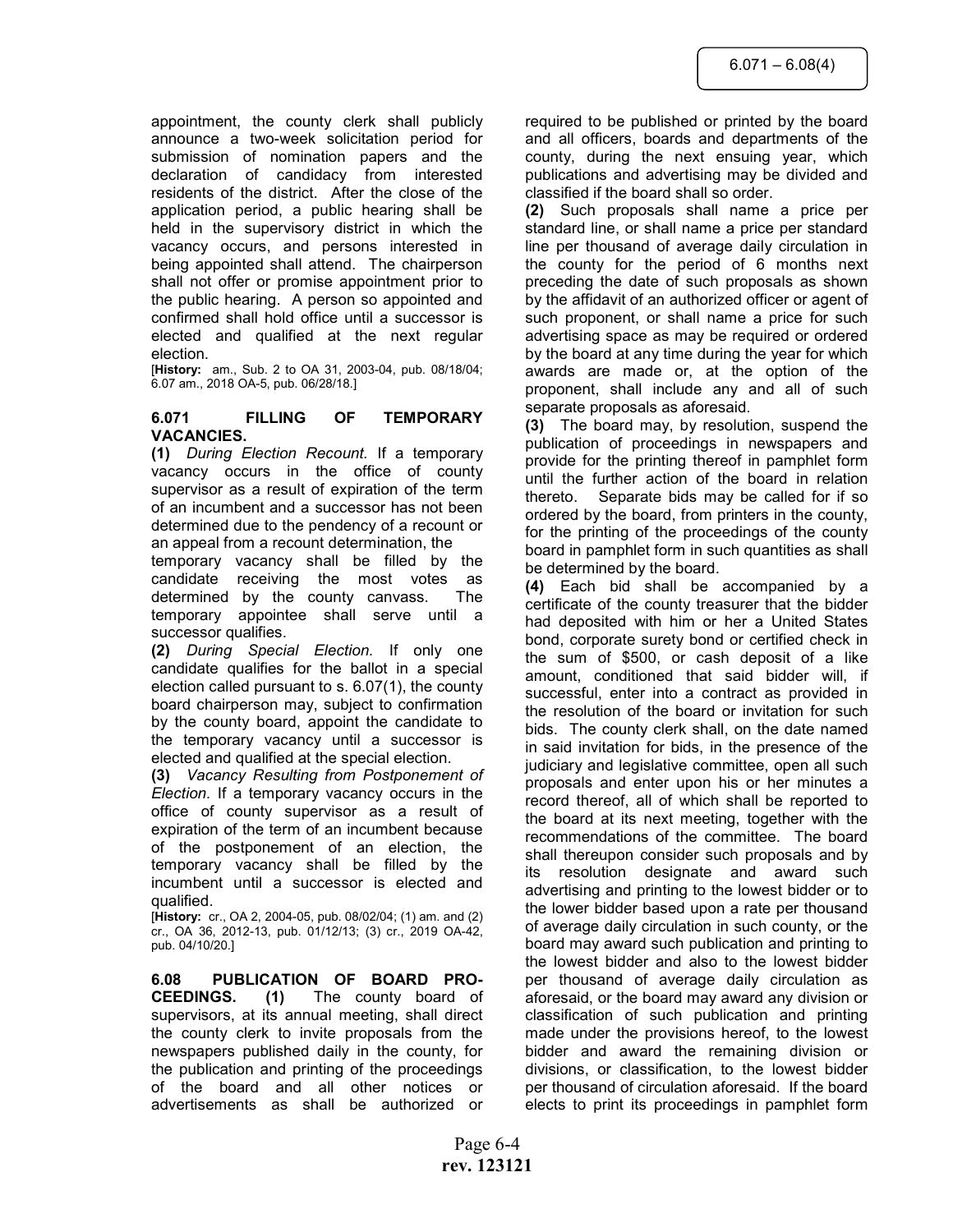only, the invitation for bids and the award may be made to the lowest responsible bidder, at a rate per standard line, or per page, or such other basis as the board determines.

# 6.09 OFFICE HOURS; LEGAL HOLIDAYS.

(1) All offices of Dane County government shall be open between the hours of 7:45 a.m. until 4:30 p.m., Monday through Friday. This section shall not be construed to be a limitation upon the hours of operation of any department, including especially those departments which of necessity must operate more or less continuously throughout the day or on an irregular basis.

(2) Pursuant to the authority granted by sec. 59.20(3)(a), Wis. Stats., and not withstanding sub. (1) above, all county offices shall be closed on the following days:

- (a) January 1
- (b) The last Monday in May
- $(c)$  July 4
- (d) The first Monday in September
- (e) The fourth Thursday in November
- (f) December 25

(g) The third Monday in January, Martin Luther King, Jr. Day.

(3) Whenever any of the above-named days shall fall on a Sunday, the succeeding Monday shall be the day on which the county offices shall be closed, the days listed in sub. (6) of this section shall not be affected by the provision.

(4) The administrative sections of the Office of the Dane County Sheriff may likewise be closed on the days listed in sub. (2), except that the sheriff shall maintain a force sufficient to provide law enforcement protection in the usual manner.

(5) The cut-off reception time for the filing and recording of documents in the office of the register of deeds shall be 4 p.m. on each day that said office is open to the public. For all other purposes, the office shall remain open to the public.

(6) In addition to the days listed in sub. (2) above, all county offices shall be closed on the following days also:

(a) December 24.

(b) December 31.

(c) The Friday immediately following the fourth Thursday in November.

[History: 6.09 am., OA 18, 1986-87, adopted 10/02/86; (2)(g) cr., OA 21, 1985-86, pub. 01/06/89; (2) and (6) am., OA 38, 1996-97, pub. 12/31/96.]

# 6.10 SUPERVISORY DISTRICT BOUN-DARIES.

(1) Supervisory district boundaries shall be as set by the latest adopted county board resolution. Districting resolutions shall be based upon the latest available U.S. census.

(2) Notwithstanding sub. (1) hereof, as of November 30 of odd-numbered years, the boundaries of supervisory districts for county board supervisors representing districts coterminous with City of Madison common council districts shall automatically be amended to incorporate lands annexed to the City of Madison, without further action by the county board. The boundaries of districts from which such lands have been taken shall likewise be automatically amended to exclude such lands.

(a) Consistent with sub. (2) above, the boundaries of existing supervisory districts one through twenty-two are hereby amended to incorporate lands heretofore annexed by the City of Madison, and the boundaries of districts from which such lands have been taken are likewise hereby amended to exclude such lands.

(3) Notwithstanding sub. (1) hereof, biannually in odd-numbered years in the month of November in time for county board action not later than November 30, the county clerk shall review all annexations since the last census to determine their impact, if any, on the boundaries of supervisory districts for county board supervisors. The clerk shall cause to be drafted a resolution of proposed amendments to districts in such a manner that voters residing on annexed lands shall vote in the same county board supervisory district as persons residing on adjacent lands within the annexing municipality. The clerk's obligations under this subsection shall be limited to reviewing annexations of which he or she has received notice from the annexing municipality. The register of deeds shall promptly notify the county clerk of all annexations.

[History: cr., Sub. 2 to OA 12, 1985-86, adopted 11/21/85.]

6.11 NOMINATION PAPERS. Pursuant to section 8.10(3m) of the Wisconsin Statutes, the number of required signatures on nomination papers for the office of county supervisor is not less than 50 nor more than 200 electors.

[History: cr., OA 26, 1991-92, pub. 03/03/92, effective 11/15/92.]

## [6.12 - 6.30 reserved.]

6.31 COUNTY CLERK; CAMPAIGN FINANCE REPORTS; DEFINITIONS. (1) As used in sections 6.31 through 6.34, all words and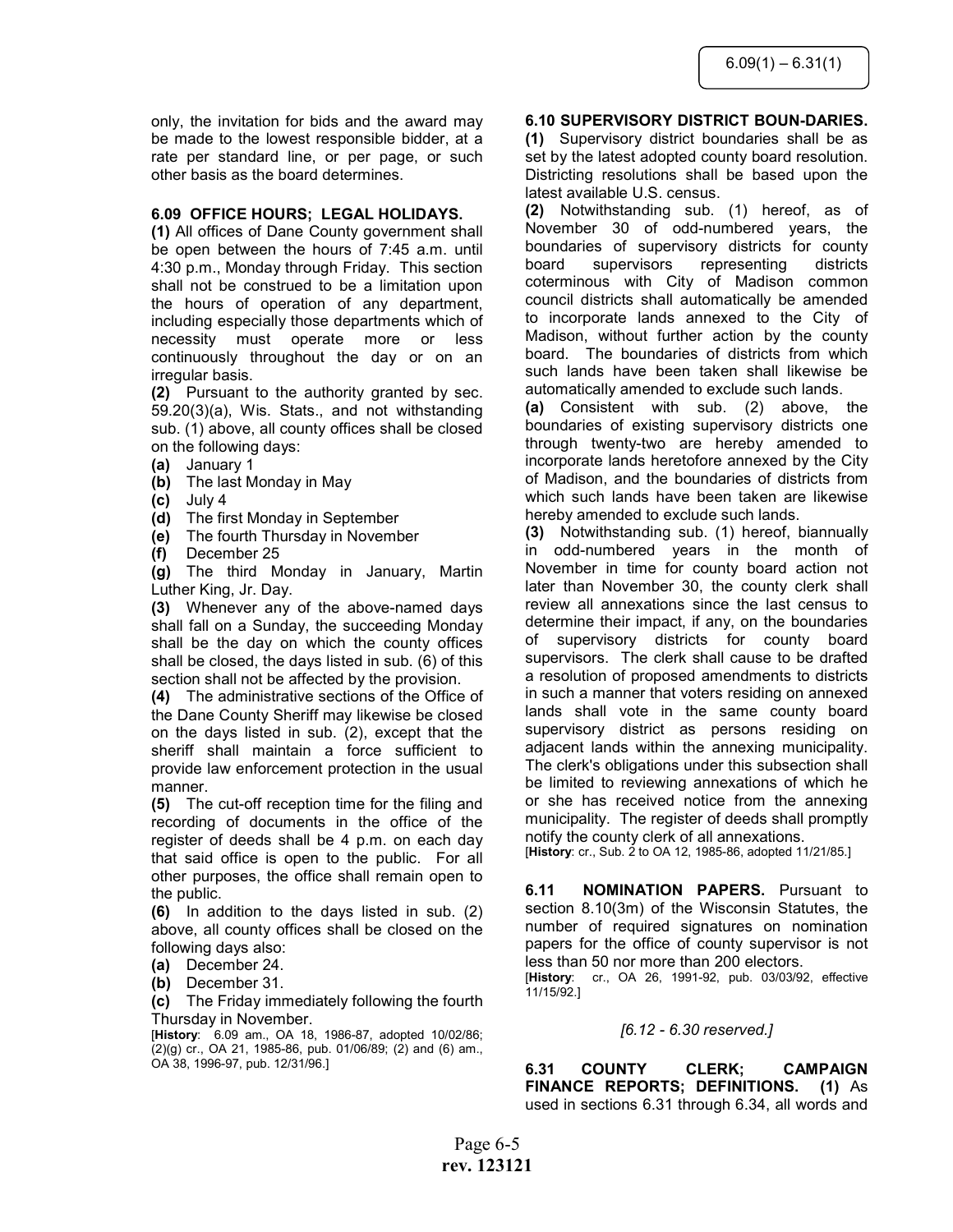phrases shall be construed by reference to, in order, meanings set forth in this section, meanings specified in chapter 11 of the Wisconsin Statutes, and meanings found in ordinary usage.

(1m) Annually means from January 1st of a year to December 31st, inclusive, of the same year.

(2) Campaign finance reports as used in sections 6.31 through 6.34 is restricted to those campaign finance reports which are required by state law to be filed with the Dane County Clerk.

(3) County office includes the offices of clerk of courts, coroner, county board supervisor, county clerk, county executive, register of deeds, treasurer and sheriff. The office of district attorney and judicial offices are not included.

(4) Election means a general, primary or special election for which campaign finance reports are required. The term includes a referendum.

(5) Election cycle report means the totality of all campaign financing reports and continuing reports filed during an election cycle.

(a) For the fall partisan election the election cycle is the two year period from January 1 of the odd-numbered year preceding the year in which the election is held through December 31st immediately following the election.

(b) For the spring nonpartisan election the election cycle is the two year period from July 1 immediately following a spring nonpartisan election through June 30th immediately following the succeeding spring nonpartisan election.

(c) For the county executive election the election cycle is the four year period from July 1 immediately following a county executive election through June 30 immediately following the succeeding county executive election.

(d) For a special election held in conjunction with either a fall partisan election, a spring nonpartisan or a county executive election, the election cycle is the same as for the conjoined election. The county board's designated oversight committee for the county clerk's office shall determine the election cycle for a special election not held in conjunction with a regularly scheduled election.

(e) For a referendum election held in conjunction with either a fall partisan election, a spring nonpartisan or a county executive election, the election cycle is the same as for the conjoined election. The county board's designated oversight committee for the county

clerk's office shall determine the election cycle for a referendum election not held in conjunction with a regularly scheduled election.

(6) Election cycle reporting date means the date by which the last of all required campaign financing reports is required to be filed with the county clerk for a particular election cycle.

(7) Exempt campaign means a campaign which state law exempts from filing a campaign finance report.

(8) Independent expenditure means an expenditure by a committee which, or an individual who, files a statement under oath pursuant to s. 11.06(7), Wis. Stats., affirming that the committee or individual does not act in cooperation or consultation with any candidate or agent or authorized committee of a candidate who is supported, that the committee or individual does not act in concert with, or at the request or suggestion of, any candidate or any agent or authorized committee of a candidate who is supported, that the committee or individual does not act in cooperation or consultation with any candidate or agent or authorized committee of a candidate who benefits from a disbursement made in opposition to a candidate, and that the committee or individual does not act in concert with, or at the request or suggestion of, any candidate or agent or authorized committee of a candidate who benefits from a disbursement made in opposition to a candidate.

(9) Political action committee means a committee, other than a personal campaign committee or a conduit, formed or operating for political purposes.

[History: cr., Sub. 1 to OA 39, 1996-97, pub. 05/09/97; (1m) cr., Sub. 1 to OA 18, 1997-98, pub. 12/03/97.]

6.32 COUNTY CLERK; SUMMARIES OF ELECTION CYCLE REPORTS; CAMPAIGNS FOR COUNTY OFFICES. The county clerk shall prepare and present to the county board, not later than 60 days after each election cycle reporting date for county offices, a document which organizes and categorizes information contained in the corresponding election cycle reports. The clerk's summarization to the board shall be organized to present the following information:

(1) The total number of candidates for all county offices to be filled at the election;

(2) The total number of candidates for county office who are exempt from filing campaign finance statements for the election;

(3) The total amount of contributions reported relative to the election from:

(a) All individual contributors,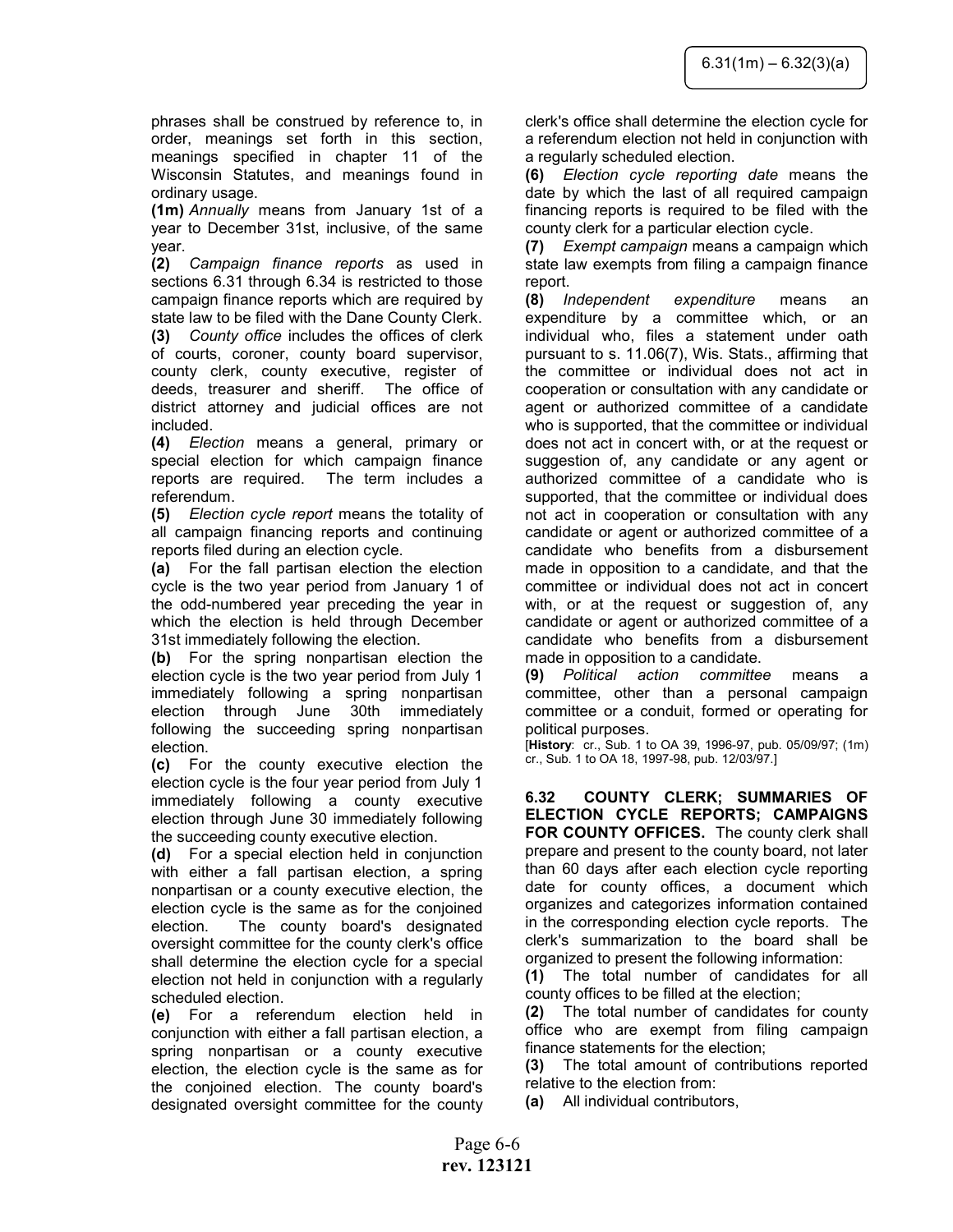(b) Individuals who contributed \$100 or more annually per candidate,

(c) Conduits,

(d) Political parties, and

(e) Political action committees;

(4) The total of all income for all campaigns for each county office on the ballot;

(5) The total of all expenses for all campaigns for all county offices on the ballot;

(6) The average income for all campaigns for all county offices on the ballot excluding exempt campaigns;

(7) The average expense for all campaigns for all county offices on the ballot excluding exempt campaigns;

(8) The total amount of contributions for each campaign for county office received from:

(a) conduits ranked from highest to lowest amount given,

(b) political parties, and

(c) political action committees, ranked from highest to lowest amount given;

(9) A table with per candidate summary to include:

(a) The total of all contributions from individuals giving less than \$100.00 total during the year;

(b) The total of all contributions from individual contributors who have given \$100.00 or more during the year;

(c) The total of all contributions from conduits;

(d) The total of all contributions from political action committees;

(e) The total of all contributions from political parties;

(f) The total of all income; and

(g) The total of all expenditures.

[History: cr., Sub. 1 to OA 39, 1996-97, pub. 05/09/97; (3)(b) and (8)(a) am., Sub. 1 to OA 18, 1997-98, pub. 12/03/97.]

#### 6.33 COUNTY CLERK; SUMMARIES OF ELECTION CYCLE REPORTS; REFERENDA.

The county clerk shall prepare and present to the county board, not later than 60 days after each election cycle reporting date for referenda, a document which organizes and categorizes information contained in the corresponding election cycle reports. The clerk's summarization to the board shall contain the following information:

(1) The total amount of contributions reported relative to each referendum question from:

(a) All individual contributors,

(b) Individuals who contributed \$100 or more annually,

(c) Conduits,

(d) Political action committees, and

(e) Political parties;

(2) The total of all income for all campaigns organized in support of or in opposition to each question on the ballot;

(3) The total of all expenses for all campaigns;

(4) The average income for all campaigns excluding exempt campaigns;

(5) The average expense for all campaigns excluding exempt campaigns;

(6) The total amount of contributions for each campaign received from the combination of conduits, political parties and political action committees, ranked from highest to lowest amount given; and

(7) A chart with per referendum question summary to include, from the beginning of the election cycle to the date of the summarization:

(a) The total of all contributions from individuals giving less than \$100.00 annually,

(b) The total of all contributions from individual contributors who have given \$100.00 or more annually,

(c) The total of all contributions from conduits,

(d) The total of all contributions from political action committees,

- (e) Political parties,
- (f) The total of all income, and
- (g) The total of all expenditures.

[History: cr., Sub. 1 to OA 39, 1996-97, pub. 05/09/97; (1)(b), (7)(a) and (7)(b) am., Sub. 1 to OA 18, 1997-98, pub. 12/03/97.]

6.34 COUNTY CLERK; SUMMARIES OF ELECTION CYCLE REPORTS; INDEPEN-DENT **EXPENDITURES.** The county clerk shall prepare and present to the county board, not later than 60 days after each election cycle reporting date for county offices, a table which organizes and categorizes information contained in the corresponding election cycle reports as they relate to independent expenditures. The clerk's summarization to the board shall be organized to present the following information:

(1) The total of all independent expenditures made by each entity reporting independent expenditures on behalf of or in opposition to all campaigns for all county offices on the ballot;

(2) The total amount of independent expenditures reported as being made on behalf of and in opposition to each candidate for county office; and

(3) The total amount of all independent expenditures on behalf of or in opposition to